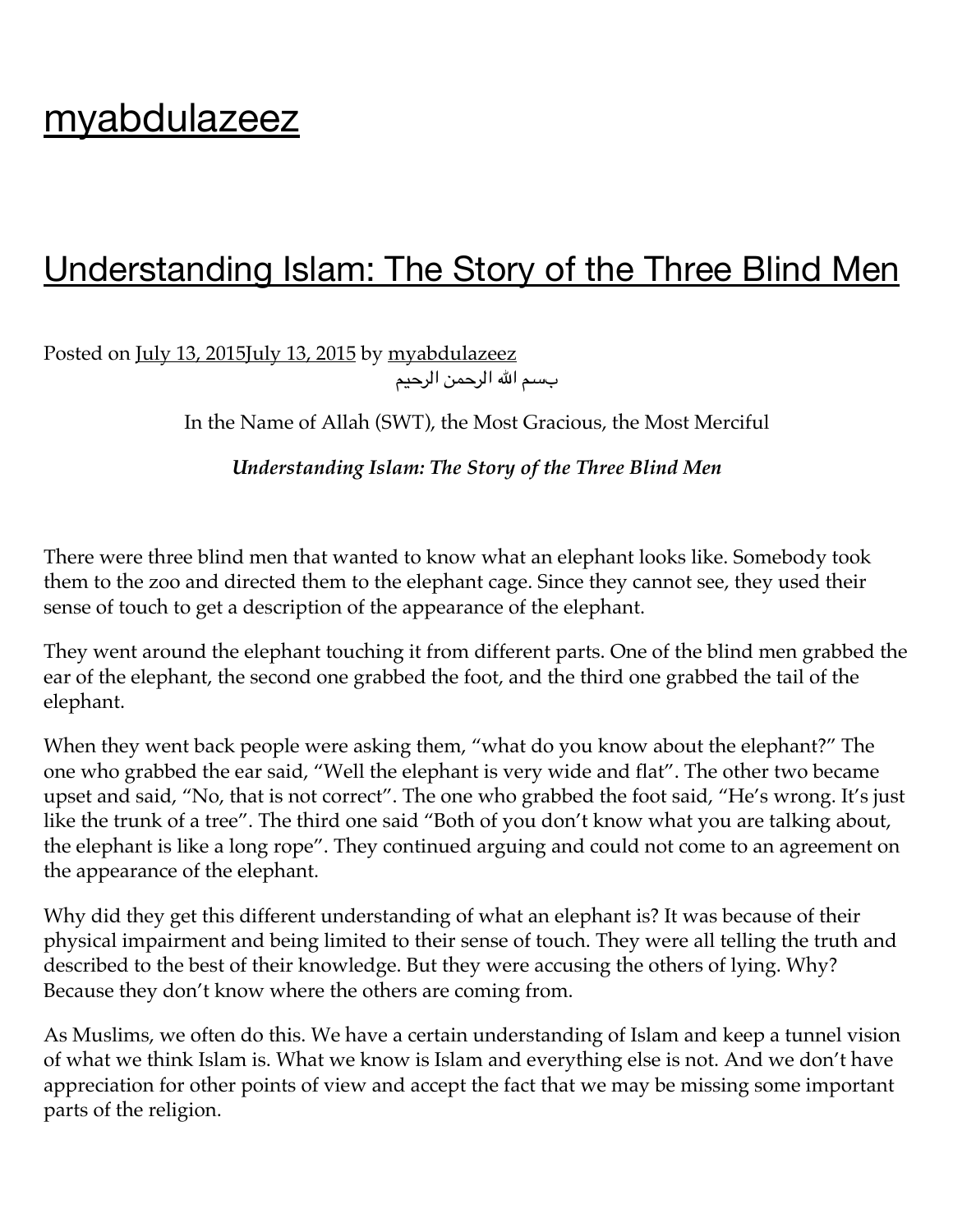Because Islam is a comprehensive religion we need to know everything from its message. The more comprehensive our knowledge of it is, the better our understanding of it will be and of what goes on around us.

We often talk about the Sahaba (RA) and their Ibada. We talk about their worshiping at night, making thikr, reading quran, fasting, sala. But did you ever notice that in one certain period towards the end of the lives of the Sahaba (RA), almost every one of the Sahaba (RA) was a political leader or an army general? Every one of them fought Jihad for the sake of Allah. Every one of them had to make sacrifices in their lives and some even left all their wealth to make hijrah to Medina.

So this picture that you have in your mind that the Sahaba (RA) were people being like priests living in monasteries is not true. All of them towards the end of the lives were either a mayor of a town, governor of a state, or leader of an army at the frontlines. The Sahaba (RA) were very involved in establishing Islam in the world. Their mission was to establish Islam and live it.

Abdullah Ibn Masood (RA) said "The companions of the Prophet (SAW) were the least superficial of the people". They were very simple in the lives that they led and they were comprehensive in their understanding of Islam and applied what they knew. And that's why they are considered to be the best generation that ever lived. After the prophets, they were the best human beings that ever lived.

We ask Allah to make us follow their path. To give us a complete understanding of the message of Islam, and the strength the live by this knowledge, and to know what role we need to play to establish Islam in the world.

Leave a [comment](https://myabdulazeez.wordpress.com/2015/07/13/5/#respond)

# A Prison Called [Dunya](https://myabdulazeez.wordpress.com/2015/07/13/a-prison-called-dunya/)

Posted on <u>July 13, [2015](https://myabdulazeez.wordpress.com/2015/07/13/a-prison-called-dunya/)</u> by [myabdulazeez](https://myabdulazeez.wordpress.com/author/myabdulazeez/)

بسم الله الرحمن الرحيم

In the Name of Allah (SWT), the Most Gracious, the Most Merciful

#### *A Prison Called Dunya*

Imagine that you are taken by force and placed in a prison. Once in the prison you realize that the living arrangements in this prison really aren't that bad. There is a sun room, a TV to watch, computer to use, phone, different kinds of food, and even a section for exercise. After spending a couple weeks in the prison you get used to it and develop a routine. You still aren't sure why you are in prison, or how long you will be there, but you are comfortable in your life. At this time one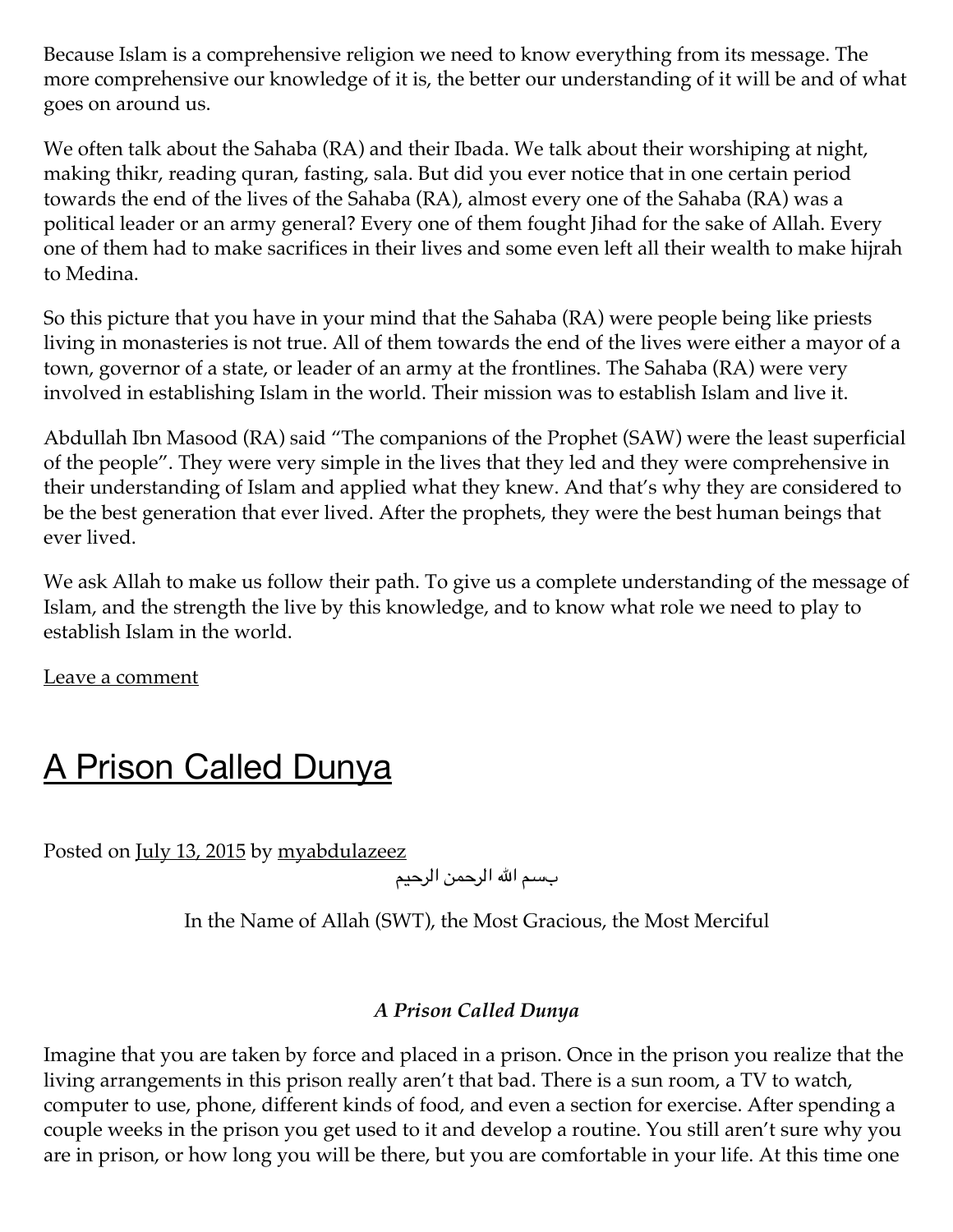of the guards enters with a large folder that he hands you. You open the folder and read its instructions, stating that you will be spending the next couple years in this prison, and at the end of this term you will be given a test at a random time. It could be in 2 years or it could be in 4. The instructions state that passing this exam will result in you being released to the city of your choice and your living expenses will be paid as well as an allowance. Failing will lead to your transfer to another prison cell, one that has no windows or accessories except a hole in the ground for you to relieve yourself, and your meals will be the same oats and water day after day until you die.

A study guide for the test is included in the folder, and you are left alone. Put yourself in this position. What would you do?

I would imagine that any sane person would devote their time to mastering the information on the study guide and stay patient with their studies, only giving time for the other things around to keep themselves focused on passing the exam. They would do this because they know and have been told that they will be rewarded with pleasures that they have never seen.

Anyone who chooses to indulge in the activities around them and spend part or none of their time studying would surely live the rest of their life in remorse.

Allah (SWT) says in the quran (Surat Al-Hadid Verse 20):

اعْلَمُوا أَنَّمَا الْحَيَاةُ الدَّنْيَا لَعِبُ وَلَهْوُ وَزِينَةٌ وَتَفَاخُرُ بِيُنْكُمْ وَتَكَاثِّرُ فِي الأَمْوَالِ وَالأَوْلَادِ ۖ كَمَثَلِ غَيْثِ أَعْجَبَ الْكُفَّارَ نَبَاتُهُ ثُمَّ يَهِيجُ فَتَرَاهُ مُصْفَرًا ثُمَّ يَكُونُ حُطَامًا ۖ وَفِي الْآخِرَةِ عَذَابٌ شَدِيدٌ وَمَغْفِرَةٌ مِّنَ اللهِّ وَرِضْوَانٌ ۚ وَمَا الْحَيَاةُ الَدَّنْيَا ۗ إِلَّامَتَا عُ الْغُرُورِ

Know that the life of this world is but amusement and diversion and adornment and boasting to one another and competition in increase of wealth and children – like the example of a rain whose [resulting] plant growth pleases the tillers; then it dries and you see it turned yellow; then it becomes [scattered] debris. And in the Hereafter is severe punishment and forgiveness from Allah and approval. And what is the worldly life except the enjoyment of delusion.

Rasulullah (SAW) says in the following Sahih (Authentic) hadith:

عَنْ أَبِي هُرَيْرَةَ قَالَ قَالَ رَسُولُ اللهِّ صلى الله عليه وس**للم الدَّنْيَا سبِجْنُ الْمُؤْمِنِ وَجَنَّةَ الْكَافِرِ** صحيح مسلم كِتَاب الزَّهْدِ وَالرُّقَائِقِ 2956

Abu Huraira reported: The Messenger of Allah, peace and blessings be upon him, said, "**The world is a prison for the believer and a paradise for the unbeliever.**"

Source: Sahih Muslim 2956

Subhnallah, this life we are living is nothing more than a test of our faith and patience. It was designed to separate the inhabitants of Paradise from the inhabitants of Hellfire, and to rank amongst them the best of the best and worst of the worst. Don't let the society we live in deviate you from the task at hand. Take your study guide, the Quran and Sunnah, with strength and faith, and be firm as you live your short life in this prison called Dunya. Allah (SWT) says live for this life and the hereafter according to their length. Rasulullah says the life on this world compared to the hereafter is like a drop compared to an ocean.